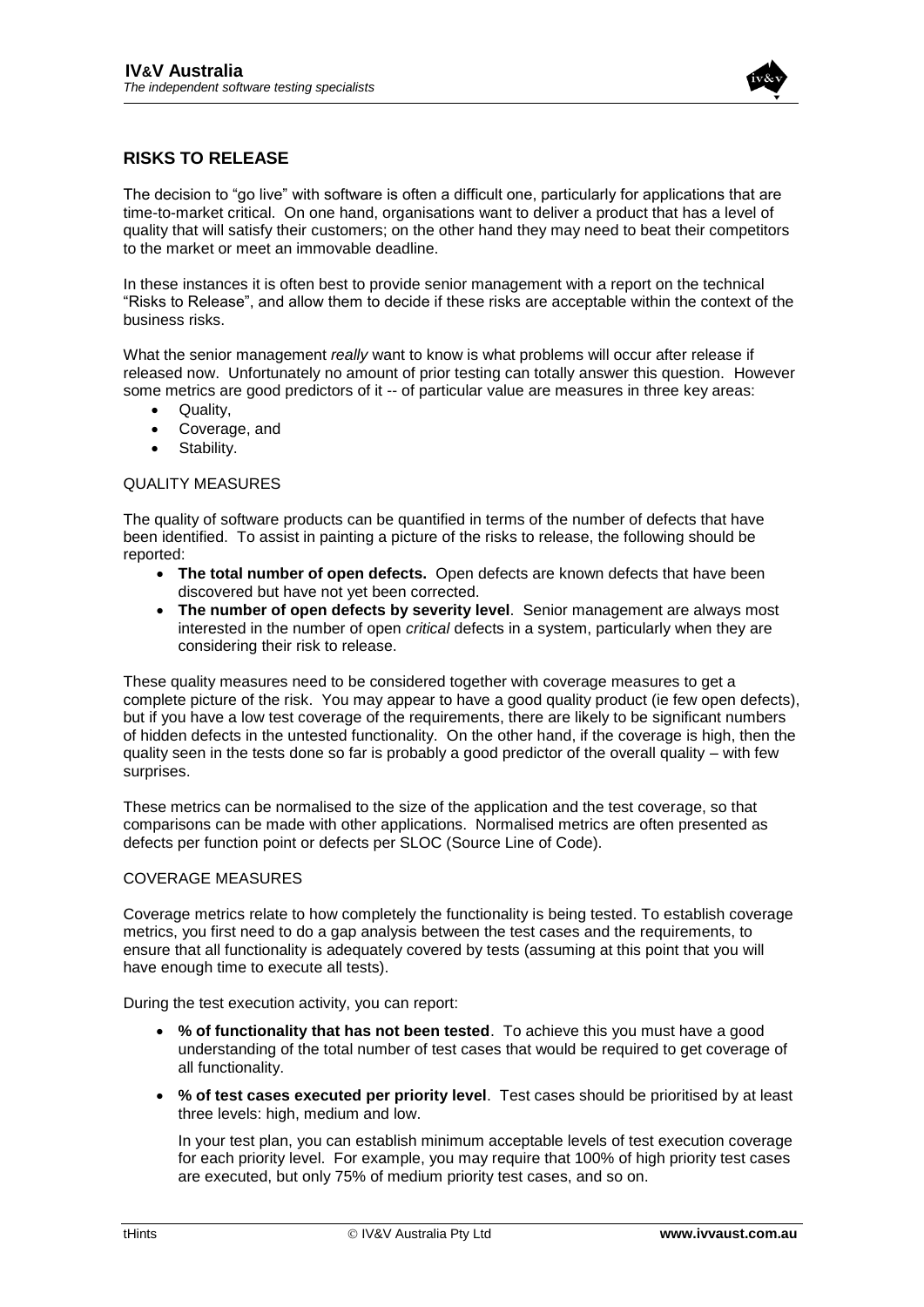

For each priority of test cases, calculate the % of test cases executed as the number of test cases executed divided by the total number of test cases. Note that test cases executed includes both test cases that pass and test cases that fail.

If these figures and priority levels are agreed by senior management, then the coverage risk to release is easily reported. Providing a report of the progression through these priority levels will highlight the risk to release at any point during the test execution activity.

It is important to also remember to test the more critical (higher priority) functionality before the less critical (lower priority) functionality just in case you run out of time and can't run them all.

As a first assumption, a test coverage of n% of functionality means that you have probably only seen n% of the defects - so be aware that a low coverage means you are probably significantly underestimating the total number of defects.

You also need to consider stability measures when assessing overall quality. You might have achieved good test coverage, but if each new software build introduces more defects than it closes, the software is unstable and there is a high risk that you will eventually release a defectridden, unmaintainable product.

#### STABILITY MEASURES

Stability metrics relate to how well the product has converged toward a well-defined release candidate. An unstable product is one where the correction of software defects introduces more problems than it fixes, and/or where there is a high rate of rejection of defects corrections in subsequent regression testing. To measure stability risk to release, defect-related trends need to be identified:

 **The number of outstanding defects over time**. A stable product is one where the number of outstanding defects is under control and reducing over time. That is, the rate of defects being closed exceeds the rate at which defects are being raised.

This information should be reported in graphical form with the vertical axis identifying the number of defects and horizontal axis showing time. Two plots should be made on the graph - one for the total number of **defects raised** (over time), and one for the total number of **defects closed** (over time). The aim is to see the defects raised plot levelling off as regression tests are run but no more defects are being found, and the defects closed plot rising up to meet the defects raised plot.

These can be further detailed to show the number of critical defects (priority 1 and 2 defects) raised and closed over time.

 **Defect closure efficiency**. Defects closed are those that have been confirmed as being fixed by re-testing. This information has two elements – how efficient are the developers in actually correcting the defects (ie not rejected during retest as not really fixed) and how efficient are the testers in retesting the fix.

The **defect correcting effectiveness** can be calculated using the formula: Defect correcting effectiveness = (no. defects confirmed closed)/(no. defects confirmed closed + no. defect corrections rejected)

A stable product is where this ratio approaches 1 (i.e. the number of defect corrections that are rejected is very low).

There is sometimes a delay in verifying closure of defects – the fix has been made but has not yet been retested. The **defect retest efficiency** is the number of defects that the developers claimed that they've fixed but the testers have not retested yet, as well as the average length of time between receiving notice of the fix and rerunning the test.